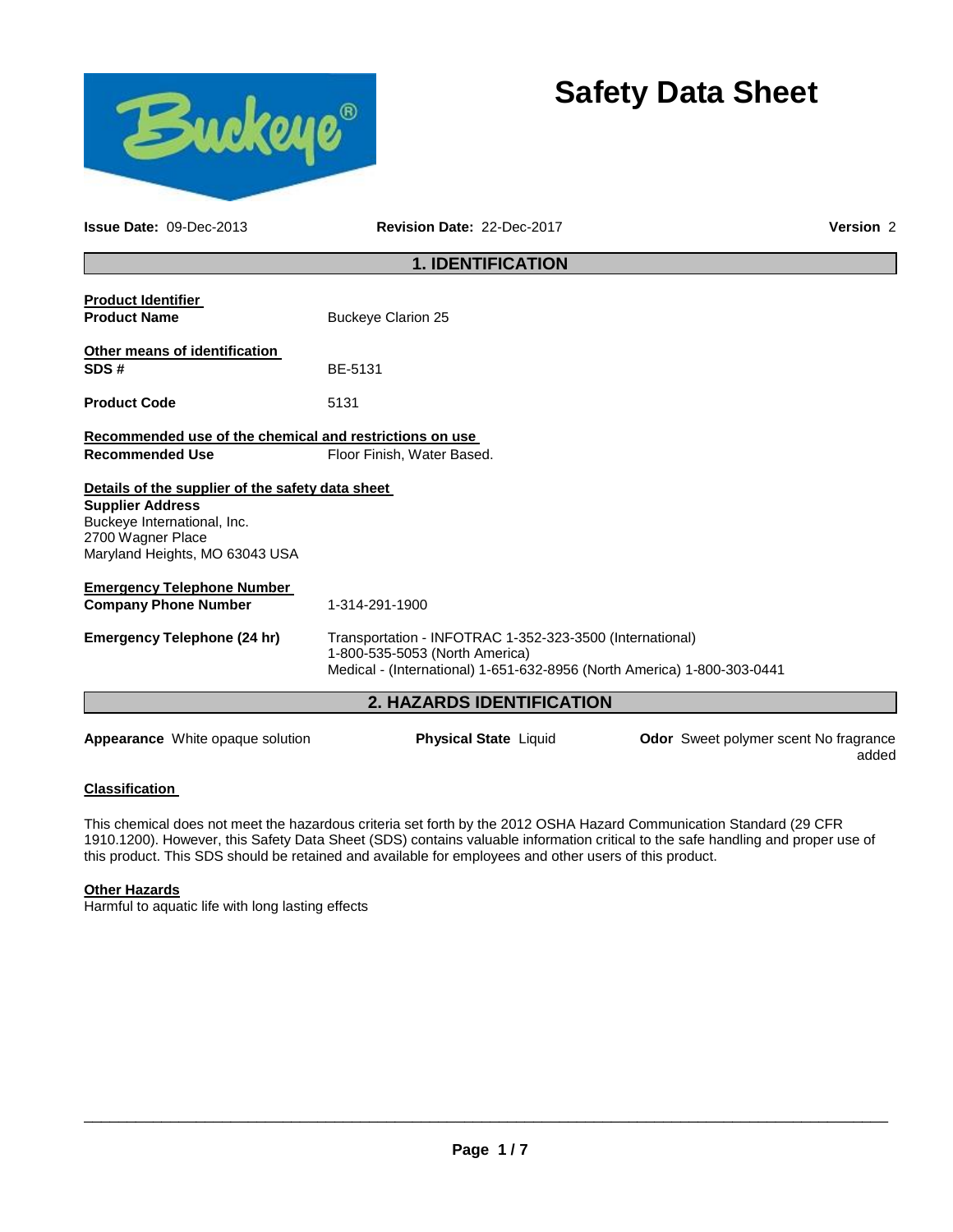# \_\_\_\_\_\_\_\_\_\_\_\_\_\_\_\_\_\_\_\_\_\_\_\_\_\_\_\_\_\_\_\_\_\_\_\_\_\_\_\_\_\_\_\_\_\_\_\_\_\_\_\_\_\_\_\_\_\_\_\_\_\_\_\_\_\_\_\_\_\_\_\_\_\_\_\_\_\_\_\_\_\_\_\_\_\_\_\_\_\_\_\_\_ **3. COMPOSITION/INFORMATION ON INGREDIENTS**

| <b>Chemical Name</b>     | CAS No                                      | Weight-% |
|--------------------------|---------------------------------------------|----------|
| tributoxyethyl phosphate | 78-51-3<br>70                               | ື        |
| Coalescent               | $\rightarrow$<br>$25265 - 1$<br>252<br>⊿۔ ≀ | ∼        |

\*\*If Chemical Name/CAS No is "proprietary" and/or Weight-% is listed as a range, the specific chemical identity and/or percentage of composition has been withheld as a trade secret.\*\*

#### **4. FIRST-AID MEASURES**

#### **First Aid Measures**

| <b>General Advice</b> | Provide this SDS to medical personnel for treatment.                                                                                      |  |  |
|-----------------------|-------------------------------------------------------------------------------------------------------------------------------------------|--|--|
| <b>Eye Contact</b>    | Rinse thoroughly with plenty of water for at least 15 minutes, lifting lower and upper eyelids.<br>Consult a physician.                   |  |  |
| <b>Skin Contact</b>   | Wash off immediately with plenty of water for at least 15 minutes.                                                                        |  |  |
| Inhalation            | Remove to fresh air.                                                                                                                      |  |  |
| Ingestion             | Give two large glasses of water. Do NOT induce vomiting. Never give anything by mouth to<br>an unconscious person. Get medical attention. |  |  |

### **Most important symptoms and effects**

**Symptoms** Not determined.

#### **Indication of any immediate medical attention and special treatment needed**

**Notes to Physician Treat symptomatically.** 

# **5. FIRE-FIGHTING MEASURES**

# **Suitable Extinguishing Media**

Use extinguishing measures that are appropriate to local circumstances and the surrounding environment.

#### **Unsuitable Extinguishing Media** Not determined.

#### **Specific Hazards Arising from the Chemical**

Not determined.

**Hazardous Combustion Products** Carbon oxides. Phosphorus oxides. Nitrogen oxides (NOx).

#### **Protective equipment and precautions for firefighters**

As in any fire, wear self-contained breathing apparatus pressure-demand, MSHA/NIOSH (approved or equivalent) and full protective gear.

### **6. ACCIDENTAL RELEASE MEASURES**

#### **Personal precautions, protective equipment and emergency procedures**

| <b>Personal Precautions</b>      | Use personal protective equipment as required.        |
|----------------------------------|-------------------------------------------------------|
| <b>Environmental Precautions</b> | See Section 12 for additional Ecological Information. |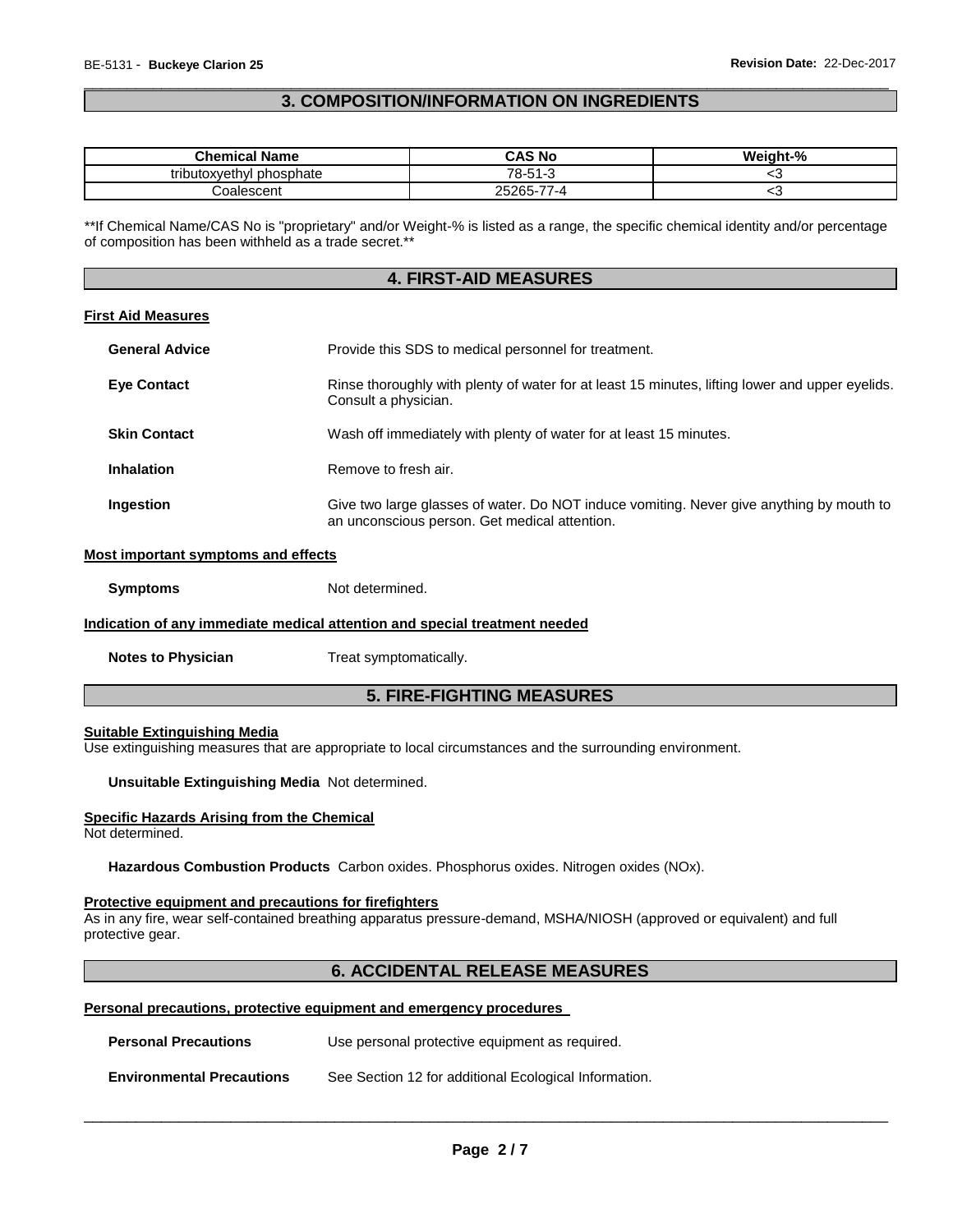#### **Methods and material for containment and cleaning up**

**Methods for Containment** Prevent further leakage or spillage if safe to do so.

**Methods for Clean-Up** Pick up with mop, wet/dry vac, or absorbent material. Rinse area with clear water and allow floor to dry before allowing traffic. Dispose of in accordance with federal, state and local regulations.

\_\_\_\_\_\_\_\_\_\_\_\_\_\_\_\_\_\_\_\_\_\_\_\_\_\_\_\_\_\_\_\_\_\_\_\_\_\_\_\_\_\_\_\_\_\_\_\_\_\_\_\_\_\_\_\_\_\_\_\_\_\_\_\_\_\_\_\_\_\_\_\_\_\_\_\_\_\_\_\_\_\_\_\_\_\_\_\_\_\_\_\_\_

# **7. HANDLING AND STORAGE**

## **Precautions for safe handling**

| Advice on Safe Handling | Handle in accordance with good industrial hygiene and safety practice. Avoid contact with |
|-------------------------|-------------------------------------------------------------------------------------------|
|                         | skin, eyes or clothing. Wash face, hands, and any exposed skin thoroughly after handling. |

#### **Conditions for safe storage, including any incompatibilities**

| <b>Storage Conditions</b> | Keep container tightly closed and store in a cool, dry and well-ventilated place. Do not store |
|---------------------------|------------------------------------------------------------------------------------------------|
|                           | above 110°F. Store at room temperature. Protect from freezing.                                 |

#### **Incompatible Materials Acids. Strong alkalis. Heavy metal salts.**

# **8. EXPOSURE CONTROLS/PERSONAL PROTECTION**

| <b>Exposure Guidelines</b> | This product, as supplied, does not contain any hazardous materials with occupational |
|----------------------------|---------------------------------------------------------------------------------------|
|                            | exposure limits established by the region specific regulatory bodies                  |

#### **Appropriate engineering controls**

| <b>Engineering Controls</b>     | Ensure adequate ventilation, especially in confined areas. Showers. Eyewash stations.                                                                                     |
|---------------------------------|---------------------------------------------------------------------------------------------------------------------------------------------------------------------------|
|                                 | Individual protection measures, such as personal protective equipment                                                                                                     |
| <b>Eye/Face Protection</b>      | Refer to 29 CFR 1910.133 for eye and face protection regulations. Wear safety glasses or<br>goggles to protect against exposure.                                          |
| <b>Skin and Body Protection</b> | Refer to 29 CFR 1910.138 for appropriate skin and body protection. Wear rubber gloves or<br>other impervious gloves.                                                      |
| <b>Respiratory Protection</b>   | Refer to 29 CFR 1910.134 for respiratory protection requirements. No protective equipment<br>is needed under normal use conditions.                                       |
|                                 | General Hygiene Considerations Handle in accordance with good industrial hygiene and safety practice. Wash face, hands<br>and any exposed skin thoroughly after handling. |

# **9. PHYSICAL AND CHEMICAL PROPERTIES**

#### **Information on basic physical and chemical properties**

| <b>Physical State</b><br>Appearance                                                                | Liauid<br>White opaque solution                                                          | Odor                  | Sweet polymer scent No<br>fragrance added |
|----------------------------------------------------------------------------------------------------|------------------------------------------------------------------------------------------|-----------------------|-------------------------------------------|
| Color                                                                                              | White                                                                                    | <b>Odor Threshold</b> | Not determined                            |
| <b>Property</b><br>pH<br><b>Melting Point/Freezing Point</b><br><b>Boiling Point/Boiling Range</b> | <b>Values</b><br>8.6 +/- 0.4 (Conc. & Use Dilution)<br>Not determined<br>100 °C / 212 °F | Remarks • Method      |                                           |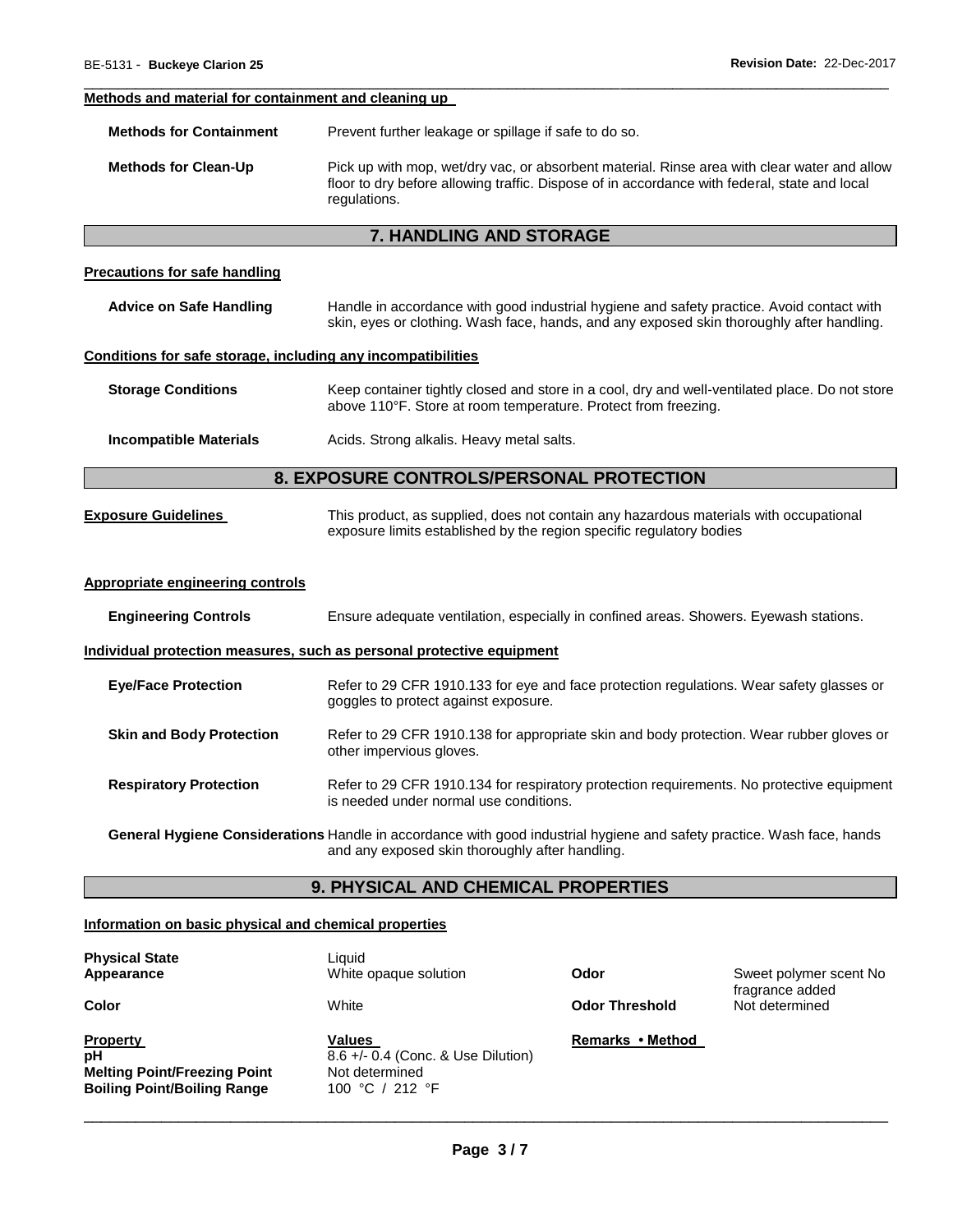\_\_\_\_\_\_\_\_\_\_\_\_\_\_\_\_\_\_\_\_\_\_\_\_\_\_\_\_\_\_\_\_\_\_\_\_\_\_\_\_\_\_\_\_\_\_\_\_\_\_\_\_\_\_\_\_\_\_\_\_\_\_\_\_\_\_\_\_\_\_\_\_\_\_\_\_\_\_\_\_\_\_\_\_\_\_\_\_\_\_\_\_\_ **Flash Point 1996 None Tag Closed Cup Tag Closed Cup Evaporation Rate** 1.0 **Flammability (Solid, Gas)** Liquid- Not Applicable<br>
Upper Flammability Limits Not determined **Upper Flammability Limits Lower Flammability Limit** Not determined **Vapor Pressure <b>Vapor Pressure Not determined**<br> **Vapor Density Not determined Vapor Density Specific Gravity** 1.03 **Water Solubility Miscible in water Solubility in other solvents** Not determined **Partition Coefficient Not determined Auto-ignition Temperature** Not determined **Decomposition Temperature** Not determined **Kinematic Viscosity**<br> **Communic Viscosity**<br> **Not determined Dynamic Viscosity**<br> **Explosive Properties**<br>
Not determined **Explosive Properties Not determined**<br> **Oxidizing Properties Not determined Oxidizing Properties Additional Information** % Volatile by weight 75

# **10. STABILITY AND REACTIVITY**

#### **Reactivity**

Not reactive under normal conditions.

#### **Chemical Stability**

Stable under recommended storage conditions.

#### **Possibility of Hazardous Reactions**

None under normal processing.

#### **Hazardous Polymerization** Hazardous polymerization does not occur.

#### **Conditions to Avoid**

Keep out of reach of children.

#### **Incompatible Materials**

Acids. Strong alkalis. Heavy metal salts.

#### **Hazardous Decomposition Products**

Carbon oxides. Nitrogen oxides (NOx). Phosphorous oxides.

# **11. TOXICOLOGICAL INFORMATION**

# **Information on likely routes of exposure**

| <b>Product Information</b> |                                  |
|----------------------------|----------------------------------|
| <b>Eve Contact</b>         | Avoid contact with eyes.         |
| <b>Skin Contact</b>        | Avoid contact with skin.         |
| <b>Inhalation</b>          | Avoid breathing vapors or mists. |
| Ingestion                  | Do not ingest.                   |

#### **Component Information**

| <b>Chemical Name</b>     | Oral LD50    | <b>Dermal LD50</b> | <b>Inhalation LC50</b> |
|--------------------------|--------------|--------------------|------------------------|
| tributoxyethyl phosphate | = 3000 mg/kg | Rabbit             | ʿRat)4 h               |
| 78-51-3                  | Rat          | 16 mL/kg           | > 6.4 ma/L             |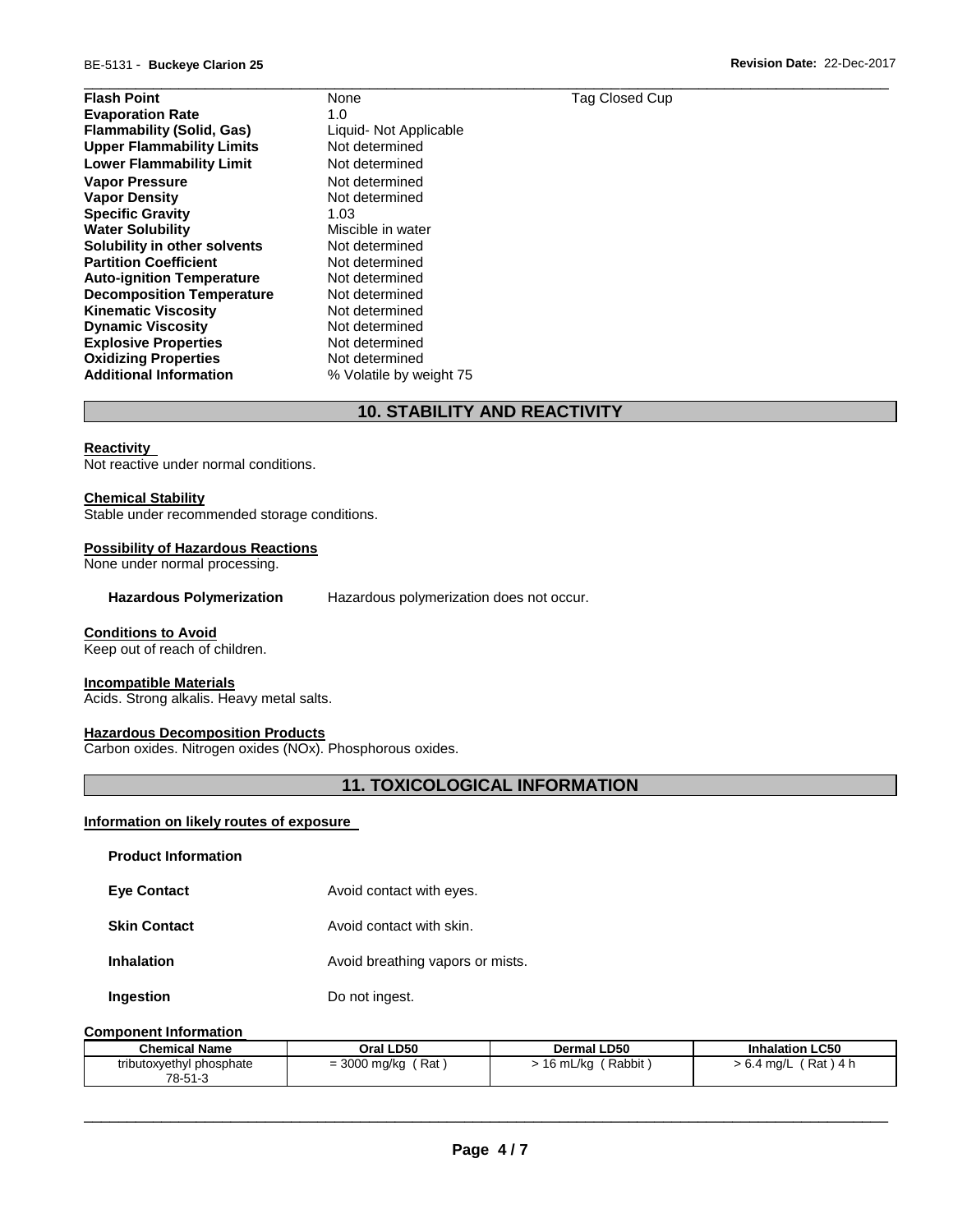| Coalescent             | $=$ 3200 mg/kg (Rat)                                                | $> 15200$ mg/kg (Rat) |  |
|------------------------|---------------------------------------------------------------------|-----------------------|--|
| 25265-77-4             |                                                                     |                       |  |
| nonylphenol ethoxylate | $= 2590$ mg/kg (Rat) = 1310 mg/kg = 1780 µL/kg (Rabbit) = 2 mL/kg ( |                       |  |
| 9016-45-9              | Rat                                                                 | Rabbit                |  |

#### **Information on physical, chemical and toxicological effects**

**Symptoms** Please see section 4 of this SDS for symptoms.

#### **Delayed and immediate effects as well as chronic effects from short and long-term exposure**

**Carcinogenicity** Based on the information provided, this product does not contain any carcinogens or potential carcinogens as listed by OSHA, IARC or NTP.

#### **Numerical measures of toxicity**

Not determined

# **12. ECOLOGICAL INFORMATION**

#### **Ecotoxicity**

The product is not classified as environmentally hazardous. However, this does not exclude the possibility that large or frequent spills can have a harmful or damaging effect on the environment.

# **Component Information**

| <b>Chemical Name</b>                | Algae/aquatic plants                                       | <b>Fish</b>                                                         | <b>Toxicity to</b><br>microorganisms | Crustacea                           |
|-------------------------------------|------------------------------------------------------------|---------------------------------------------------------------------|--------------------------------------|-------------------------------------|
| tributoxyethyl phosphate<br>78-51-3 |                                                            | 10.4 - 12.0: 96 h Pimephales<br>promelas mg/L LC50 flow-<br>through |                                      |                                     |
| Coalescent<br>25265-77-4            | 18.4: 72 h<br>Pseudokirchneriella<br>subcapitata mg/L EC50 | 30: 96 h Pimephales<br>promelas mg/L LC50                           |                                      | 95: 96 h Daphnia magna<br>mg/L LC50 |

#### **Persistence/Degradability**

Not determined.

#### **Bioaccumulation**

Not determined.

#### **Mobility**

| <b>Chemical Name</b>                | <b>Partition Coefficient</b> |
|-------------------------------------|------------------------------|
| tributoxyethyl phosphate<br>78-51-3 | $3.65 - 4.78$                |
| Coalescent<br>25265-77-4            | 3.47                         |

#### **Other Adverse Effects**

Not determined

# **13. DISPOSAL CONSIDERATIONS**

#### **Waste Treatment Methods**

| <b>Disposal of Wastes</b>     | Disposal should be in accordance with applicable regional, national and local laws and<br>regulations. |
|-------------------------------|--------------------------------------------------------------------------------------------------------|
| <b>Contaminated Packaging</b> | Disposal should be in accordance with applicable regional, national and local laws and<br>regulations. |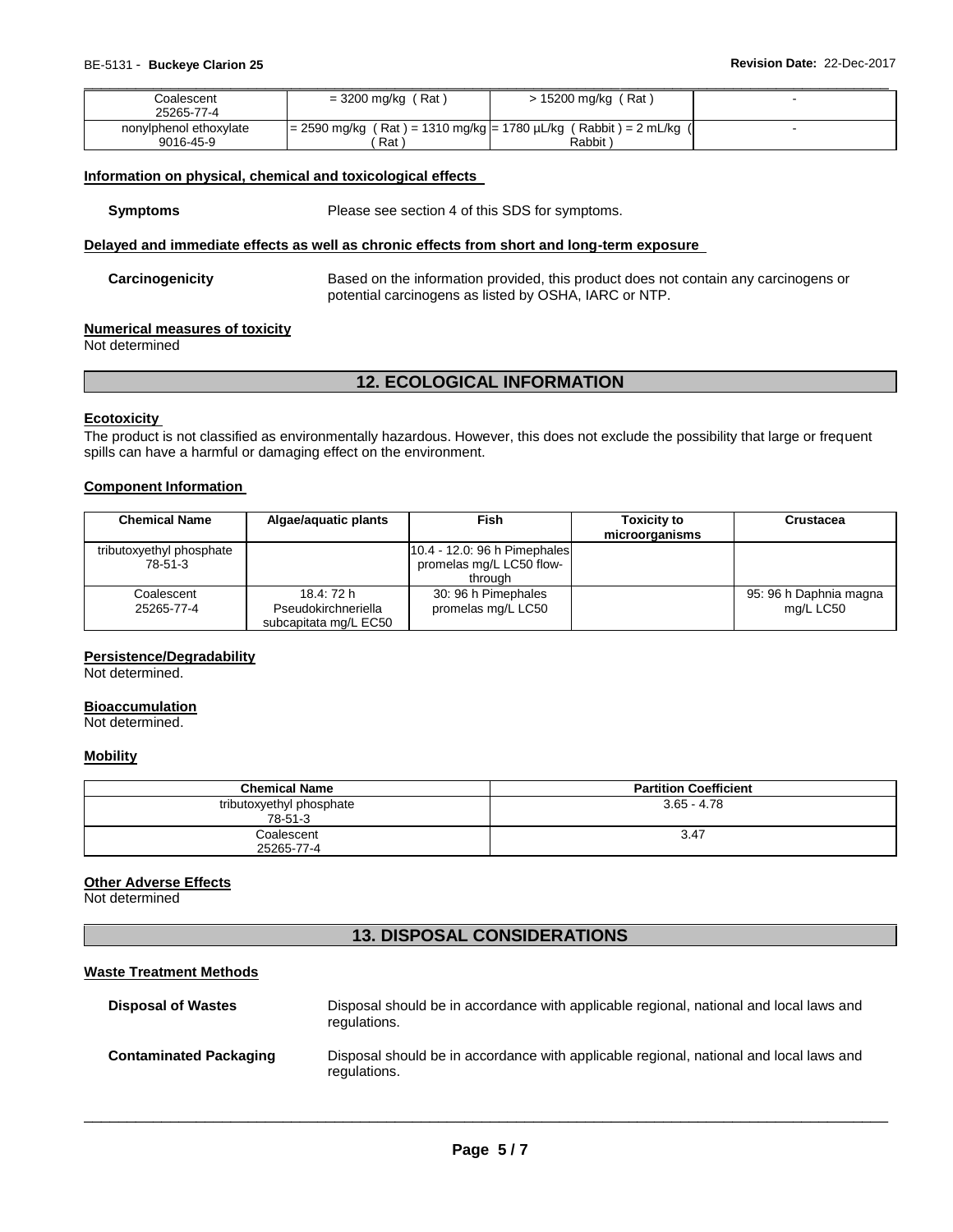#### \_\_\_\_\_\_\_\_\_\_\_\_\_\_\_\_\_\_\_\_\_\_\_\_\_\_\_\_\_\_\_\_\_\_\_\_\_\_\_\_\_\_\_\_\_\_\_\_\_\_\_\_\_\_\_\_\_\_\_\_\_\_\_\_\_\_\_\_\_\_\_\_\_\_\_\_\_\_\_\_\_\_\_\_\_\_\_\_\_\_\_\_\_ **14. TRANSPORT INFORMATION**

| <b>Note</b> | Please see current shipping paper for most up to date shipping information, including<br>exemptions and special circumstances. |
|-------------|--------------------------------------------------------------------------------------------------------------------------------|
| <u>DOT</u>  | Not regulated                                                                                                                  |
| <b>IATA</b> | Not regulated                                                                                                                  |
| <b>IMDG</b> | Not regulated                                                                                                                  |

# **15. REGULATORY INFORMATION**

#### **International Inventories**

| <b>Chemical Name</b>     | <b>TSCA</b> | <b>DSL</b> | <b>NDSL</b> | <b>EINECS</b> | <b>ELINCS</b> | ENCS    | <b>IECSC</b> | <b>KECL</b> | <b>PICCS</b> | <b>AICS</b> |
|--------------------------|-------------|------------|-------------|---------------|---------------|---------|--------------|-------------|--------------|-------------|
| tributoxyethyl phosphate | Present     |            |             | Present       |               | Present |              | Present     |              |             |
| こoalescent               | Present     |            |             | Present       |               | Present |              | Present     |              |             |

#### **Legend:**

*TSCA - United States Toxic Substances Control Act Section 8(b) Inventory* 

*DSL/NDSL - Canadian Domestic Substances List/Non-Domestic Substances List* 

*EINECS/ELINCS - European Inventory of Existing Chemical Substances/European List of Notified Chemical Substances* 

*ENCS - Japan Existing and New Chemical Substances* 

*IECSC - China Inventory of Existing Chemical Substances* 

*KECL - Korean Existing and Evaluated Chemical Substances* 

*PICCS - Philippines Inventory of Chemicals and Chemical Substances* 

*AICS - Australian Inventory of Chemical Substances* 

#### **US Federal Regulations**

#### **CERCLA**

This material, as supplied, does not contain any substances regulated as hazardous substances under the Comprehensive Environmental Response Compensation and Liability Act (CERCLA) (40 CFR 302) or the Superfund Amendments and Reauthorization Act (SARA) (40 CFR 355).

# **SARA 313**

Section 313 of Title III of the Superfund Amendments and Reauthorization Act of 1986 (SARA). This product does not contain any chemicals which are subject to the reporting requirements of the Act and Title 40 of the Code of Federal Regulations, Part 372

#### **CWA (Clean Water Act)**

This product does not contain any substances regulated as pollutants pursuant to the Clean Water Act (40 CFR 122.21 and 40 CFR 122.42)

#### **US State Regulations**

#### **California Proposition 65**

This product does not contain any Proposition 65 chemicals.

#### **U.S. State Right-to-Know Regulations**

This product does not contain any substances regulated under applicable state right-to-know regulations